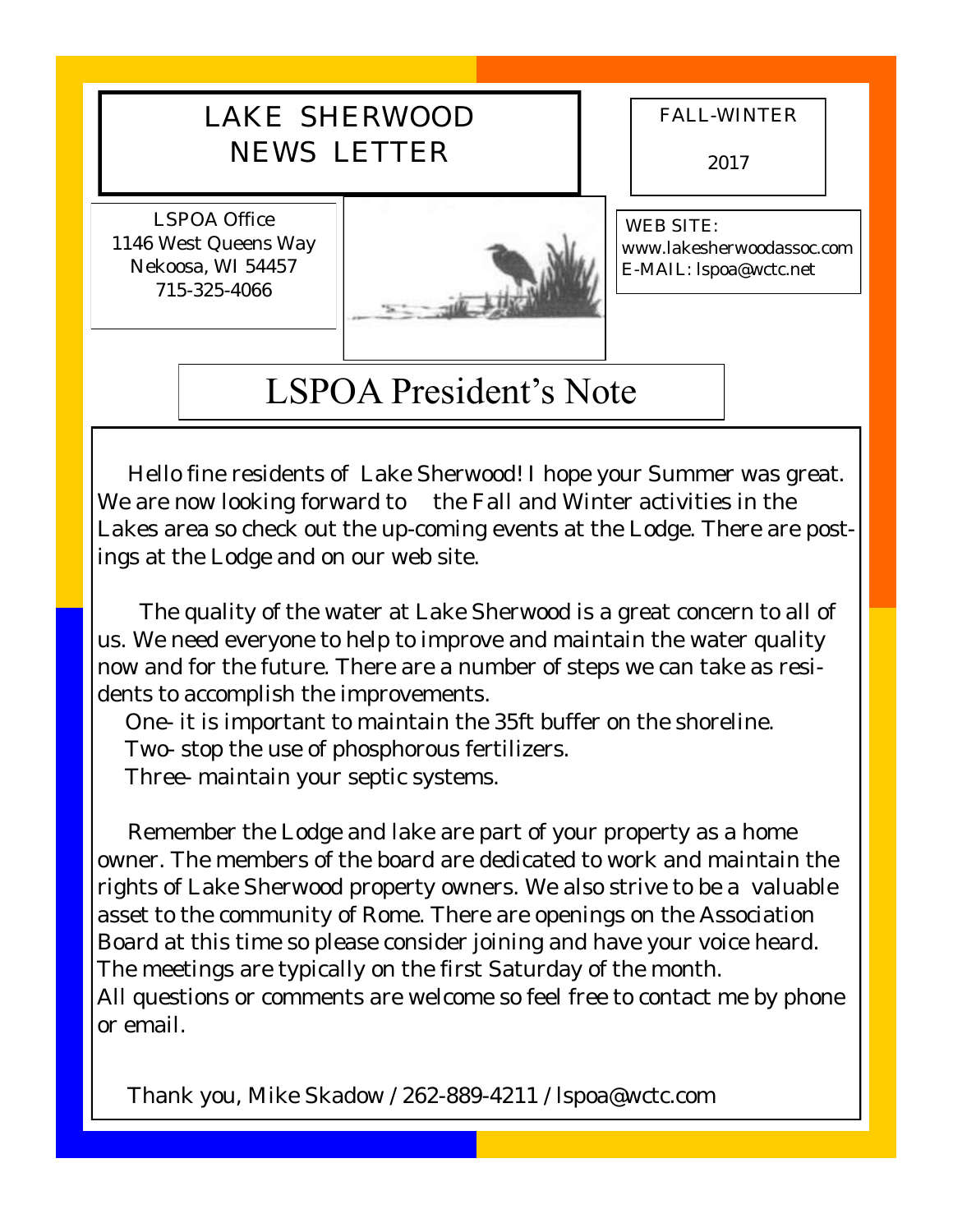## **From The Treasurer**

 The calendar says it is fall, but we are experiencing some of the warmest weather of the summer as I am writing this. I am sure this will change, and we will pay the price for the beautiful weather we have had this summer.

 Business at the Lodge has been great with sales levels above previous years. We expected some drop off after Labor Day, but that has not happened. Cheryl, Karen, and staff have worked very hard to try to maintain good service despite losing our three college girls that worked for us all summer as they returned to college. We have added a second deep fryer in the kitchen on Thursday and Friday nights to speed up the orders. The second deep frier rotates with the broaster as we don't have room for both. Broasted chicken is not available on Thursdays and Fridays.

 The Board of Directors has approved increasing the funding for our scholarship program to \$3000 per year. If profits remain good, we would like to continue to increase the scholarship amounts. If you are a dues paying member, and have children or grandchildren going into secondary education, be sure to let them know that these scholarships are available for them. Details for the 2018 application will be on the web site soon.

 Be sure to check our web page [www.lakesherwoodlodge.com](http://www.lakesherwoodlodge.com) for upcoming events, and follow us on Facebook.

Jerry Wiessinger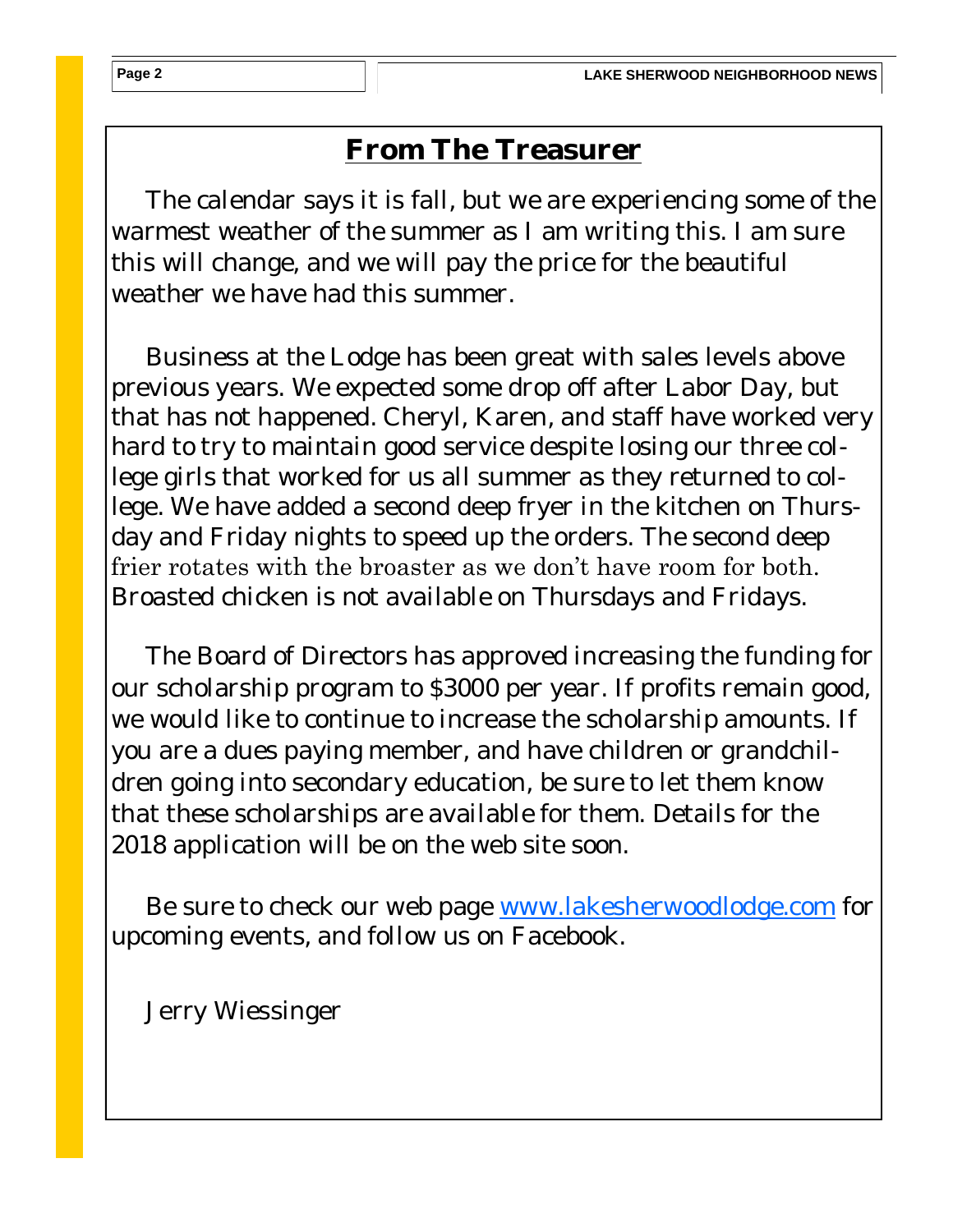## **NEWS FROM THE LODGE STAFF**

Happy Fall from the Lodge-

What a great summer it has been, summer has lasted into October this year. All our Fall decorations are up. Come on in and check out all our Fall décor inside and outside of the Lodge. Soon, all the boats and docks will be put away until spring.

Mark your calendars for Saturday, November18th. The "Dairy Daughters" will be performing at the Lodge from 8p.m. to midnight. They have performed at Tootsies in Nashville.

On Thanksgiving Day, we will have our FREE Thanksgiving dinner. We will be serving dinner from 11a.m. to 4p.m. The bar will be open until ??? After dinner, we will serve our homemade pizza ONLY.

In December, we will be open Christmas Eve until 5 p.m. and will open at 2p.m. on Christmas Day

It's always a great day to stop by at the Lodge.

Until the next newsletter – Have a great day.

Cheryl

## Lake Sherwood Property Owners Association Purpose

 Lake Sherwood Property Owners Association is an organization formed to represent property owners in the subdivisions of Lake Sherwood. The purpose of the business and undertakings of this association is to preserve, maintain and improve amenities of the Association, the value of Lake Sherwood property, the water quality of Lake Sherwood and the ability of Members to enjoy their property. Please remember to pay your yearly dues. It helps to support our mission. Thank you .

Remember that the lower hall is available for rent. Please call LSOPA to reserve it. 30 Day notice required. Call 715- 325-2636

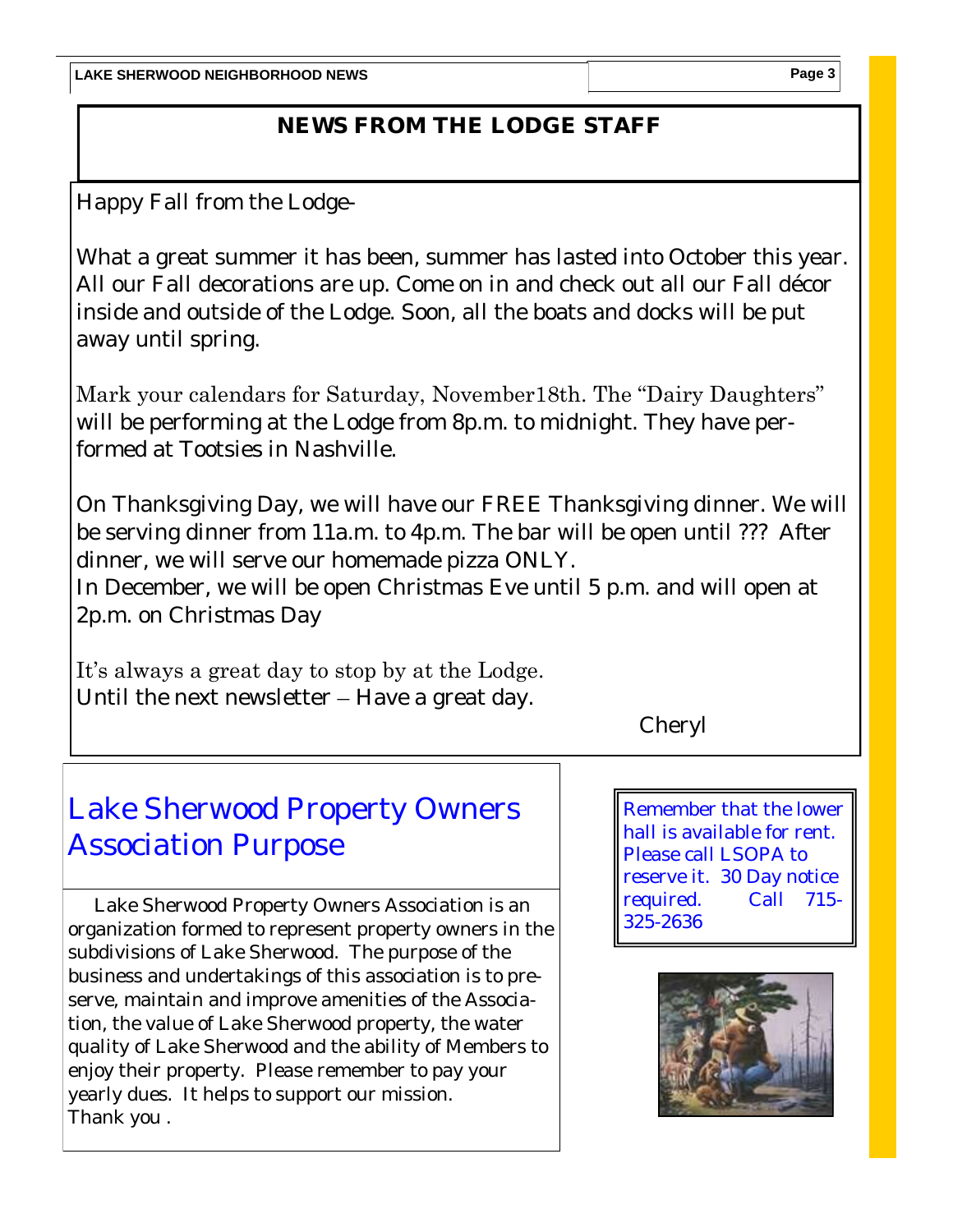

 I hope you've all had a great summer. So many wonderful events and happenings everywhere this summer. We've started clearing in the business park for the splash pad. We'll finalize the design and bid out the work over the winter. That will allow us to start construction as soon as the ground thaws. As we move in to winter please remember to be safe. And if you're traveling remember to connect with the Rome PD to help them know who should or shouldn't be there.

Below find updates from other departments. Above all, it you want to stay in touch check out the web site [www.romewi.com](http://www.romewi.com) and "Like" us on Facebook. Have a cool and beautiful fall!

Mike Miller

Town Administrator

Dear friends in the Sherwood Community,

As the days get shorter and the leaves begin to change, I hope this newsletter finds everyone in good health. October brings my favorite week of the year, Fire Prevention Week, this year it falls October 8<sup>th</sup>-14<sup>th</sup>. I invite everyone to attend our department open house on the 14th. This is a wonderful time to meet the dedicated men and women that serve this community and learn about fire safety. Having and practicing a plan for fires is just as important as a (working) smoke alarm, both things that we would love help you with.

Winter will be here before we know it. For those of us that heat with wood stoves or fireplaces, please get your chimneys properly cleaned and inspected every year before using them. The first weekend of November is daylight savings, remember to change the batteries in your smoke detectors. Thank you for everyone's support through my first year as chief.

Respectfully yours in service,

George Taub

Fire Chief, Town of Rome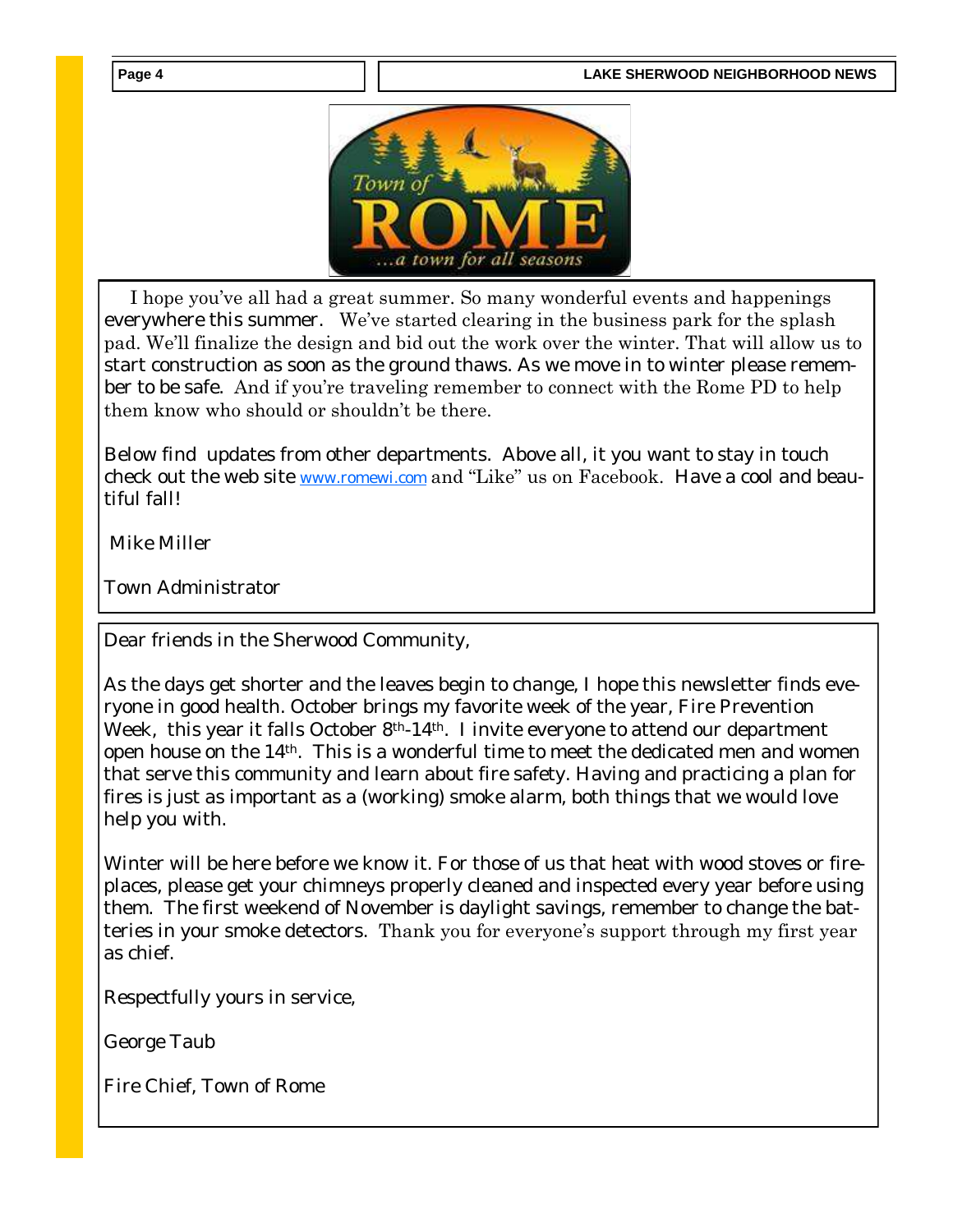Fall is here, and winter will soon be upon us. Rome Public Works is getting ready for snow to fly. Our snow removal equipment is being readied for the upcoming plowing season. Please note the following information regarding Rome's snow removal ordinance:

8.01 (9) SNOW EMERGENCIES:

(a) Snow Emergency Declarations: A snow emergency exists in the Town whenever a snowfall during any period of twenty-four (24) hours or less reaches a depth of three (3) inches or more. Such emergency is declared to be a serious public hazard impairing transportation and public health, safety, and welfare for a period until such time as snow removal operations have been completed.

(b) During snow emergencies, parking of vehicles, trailers, snowmobiles, ATV's, etc. on the pavement or shoulder of any town road is prohibited until the highway department has plowed the road.

(c) The Public Works Superintendent shall have the authority to declare a snow emergency.

Please help us do a good job for all residents and do not park on the roadway when snow removal operations are taking place.

Just because winter will soon be here, that doesn't mean that there won't be things to do in the Town of Rome. You can learn more about what's happening in Rome by going to our tourism web site; [www.visitromewi.com.](http://www.visitromewi.com) Here you will find an up to date calendar of events that will get you pointed in the right direction.

You can always call me at 715-325-8017 with any questions you may have for Rome's Public Works Department.

Jon Sonnenberg

Superintendent of Highways & Public Works

Camping Rules Refresher

Lately there seems to be some confusion about camping regulations for property located in the LD zoning district. Generally speaking, lots that are a part of a lake association and are near a lake or golf course are included in the LD zoning district.

Camping is allowed on a LD zoned lot that meets the water and sanitary requirements found in Town of Rome ordinance section 10.11(2)(b)5 from April 14<sup>th</sup> through November 30<sup>th</sup> annually. A seasonal camping permit issued by the Town of Rome Zoning Administrator is required. From December 1st until April 14th there shall be no outside storage of personal property except for two watercraft (must be owned by the property owner), one picnic table and a permitted shed and contents per ordinance section 10.11(4)(f)1,2. All other items must be removed from the property until April 14th of the following year.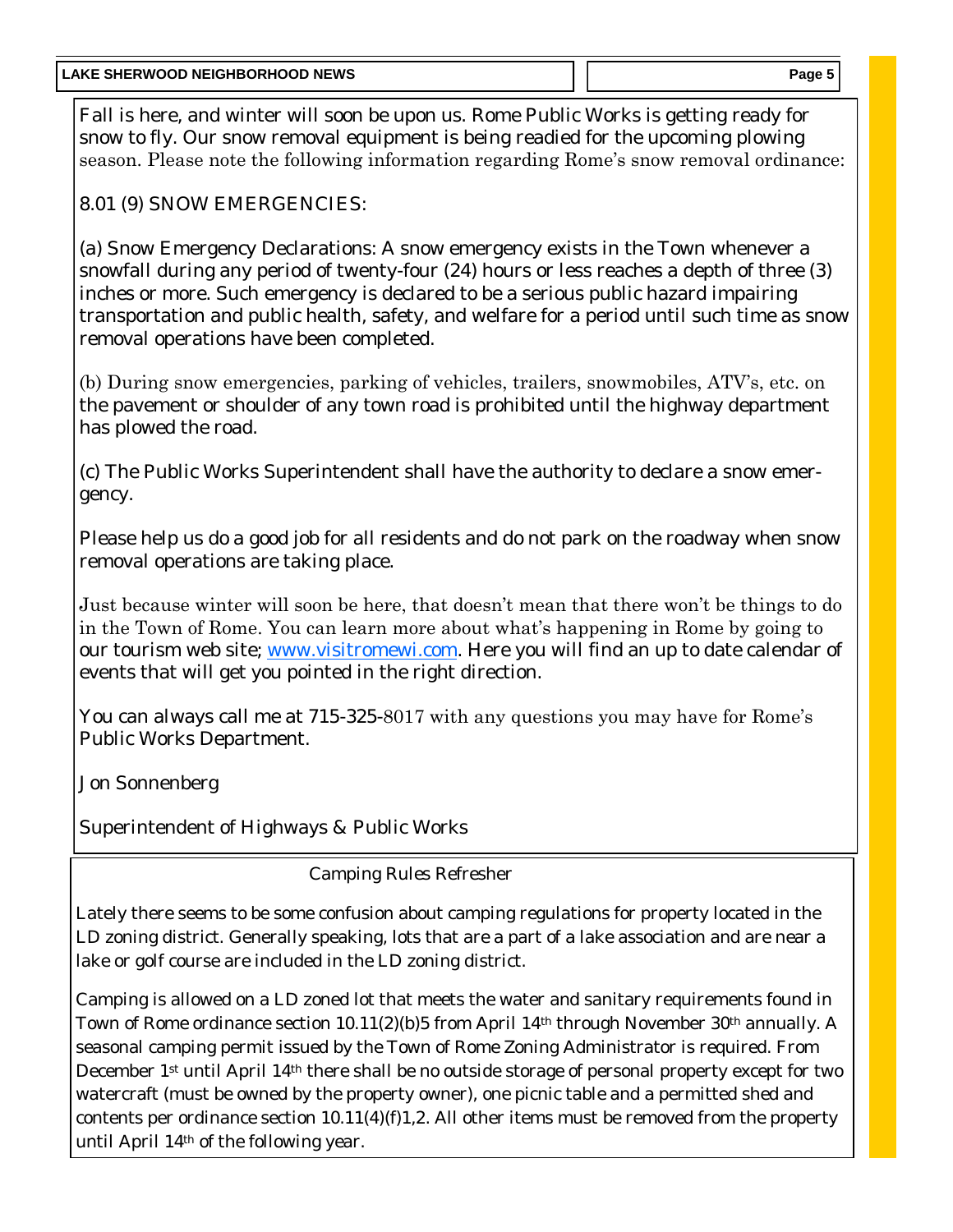Failure to comply with the above stated ordinance sections could result in the issuance of a municipal citation. The fine for a Municipal violation is \$250.00 and each day you are in violation can be considered a separate violation.

Please be considerate of your neighbors and respectful of the camping season regulations that have been in place and basically unchanged since the Lakes were developed.

If you have questions or would like more information about camping or any Town Zoning regulations feel free to contact the Zoning Administrator at 715-325-8019 or [zon](https://mg.mail.yahoo.com/neo/b/compose?to=zoning@romewi.com)[ing@romewi.com](https://mg.mail.yahoo.com/neo/b/compose?to=zoning@romewi.com)

### Seasonal Reminders

 As many of our seasonal residents leave the area for the winter months please help us out by keeping an eye on vacant properties in your neighborhood. If you should see suspicious vehicles or activity in your neighborhood please call the police department immediately. The office number for the police department is 325-8020. However, if you do not get an answer at this number please follow the instructions on the voicemail to contact the Adams County Dispatch Center. An officer can then be dispatched immediately. Together we can keep Rome's property crime rates low.

Deer Feeding Ordinance

 In 2006 the town created an ordinance which prohibits the intentional feeding of deer in properties zoned as "L" Lake District. A violation of this ordinance would result in a fine of \$250.00 per offense. The ordinance (9.07) can be reviewed in Chapter 9 of Town Ordinances which is posted on the Town Web Site.

 The purpose of this ordinance is to prohibit the feeding of deer in our densely populated areas (Lake District). As we all know the more plentiful the food source is, the more deer that will be attracted. If we can ban intentional feeding in our Lake District, we are reducing the food sources in those areas, thus hopefully drawing the deer away from homes and into the more rural settings of our town. While this certainly is not a "cureall" to the property damage caused by our vast deer population, this ordinance may help eventually reduce the deer population in our densely populated areas if and when residents in outlying areas are again allowed to feed deer.

Please enjoy a safe fall season

Respectfully,

Chief Jason Lauby Rome Police Department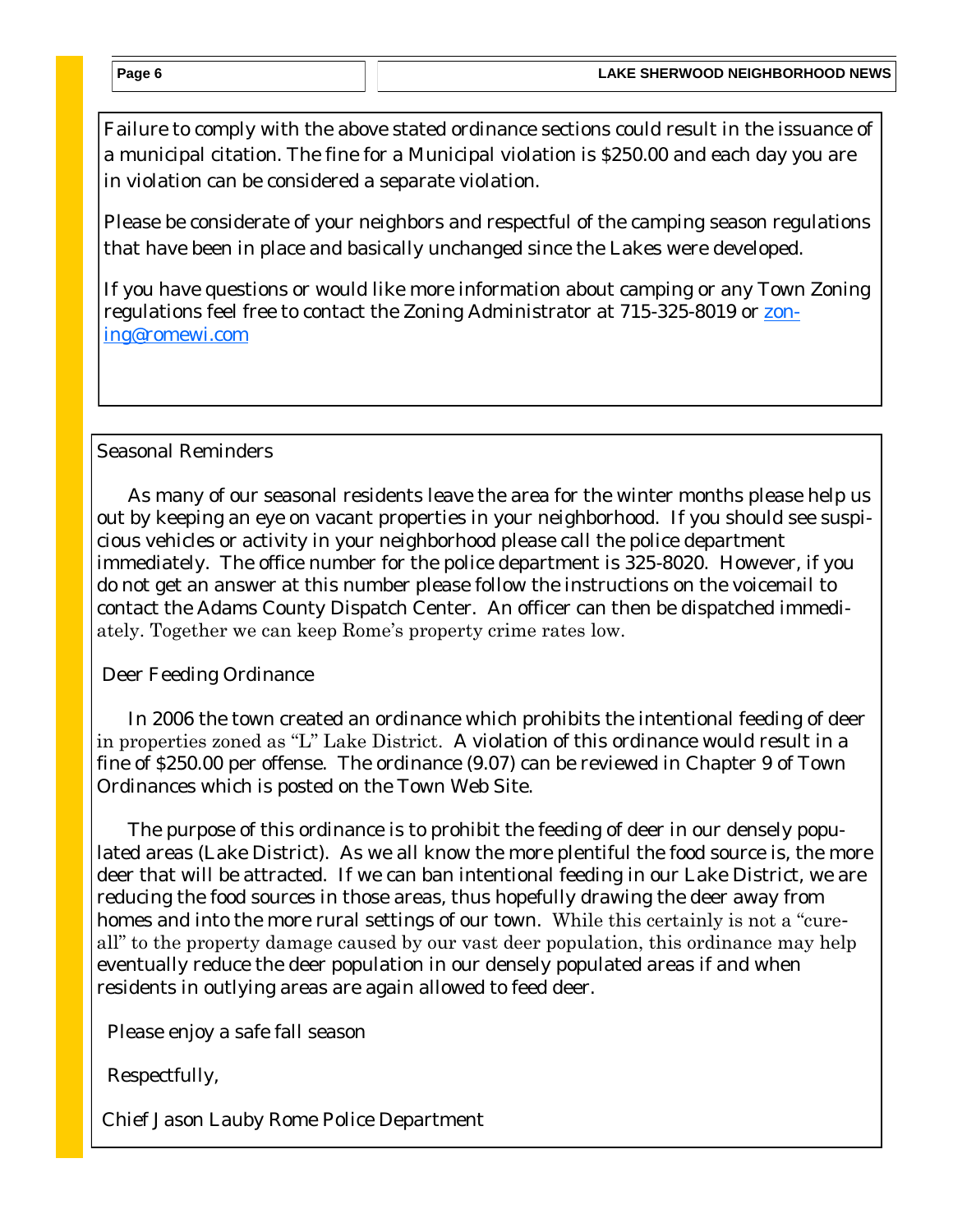

### *Frequently Asked Questions*

*At Steve's Plumbing, Inc. we want to be the plumber that you call every time. To better serve you, we have put together this listing of frequently asked questions to better assist you with questions you may have.*

- What should I expect from my service visit? Because your time is valuable, we will send a fully trained technician to your home with a truck stocked with 1000s of parts. This means that unless your problem is unusual, we are able to complete the work while we are at your home. This not only saves you time but money as well, because we do not need to run out for parts. The tech will do a thorough evaluation of your problem, helping you understand the problem and the proper procedure to repair it. We then give you Straight Forward Pricing options, before any work begins.
- Can I get ballpark pricing over the phone? Prices over the phone are rarely in your favor. We do not give pricing over the phone. Some companies may give a low price over the phone just to get in your door and then increase the price when they arrive at your home. Our policy is to be onsite, do a thorough evaluation of the problem, talk with you about what we have found and give you Straight Forward Pricing.
- What is the Straight Forward Pricing you offer? We prefer to offer options. Before the tech begins any work we will review what we found during our evaluation of the problem, help you understand the problem and the proper procedure to repair it. Then we will let you know exactly what it costs to complete the work and what is going to be done. This is our Straight Forward Pricing.
- What do you charge per hour? We don't charge per hour; we use Straight Forward Pricing. When you pay by the hour, the longer the plumber takes, the more YOU pay. In other words, the slowest plumbers with the worst equipment make the most money. With Straight Forward Pricing, you will know the cost of the job before the technician begins any work, and whether it takes him 2 hours or 6 hours, you pay the Straight Forward Price that we gave you before we started the job.

**What type of work do you** do? We do repairs and replacements of water heaters, garbage disposals, toilets, faucets, water softeners, septic repair or replacement, well repair or replacement, drain cleaning, repairing of water and waste piping leaks, bathroom or kitchen remodels, and more!

## Call us at 715-421-1800 to schedule your appointment today!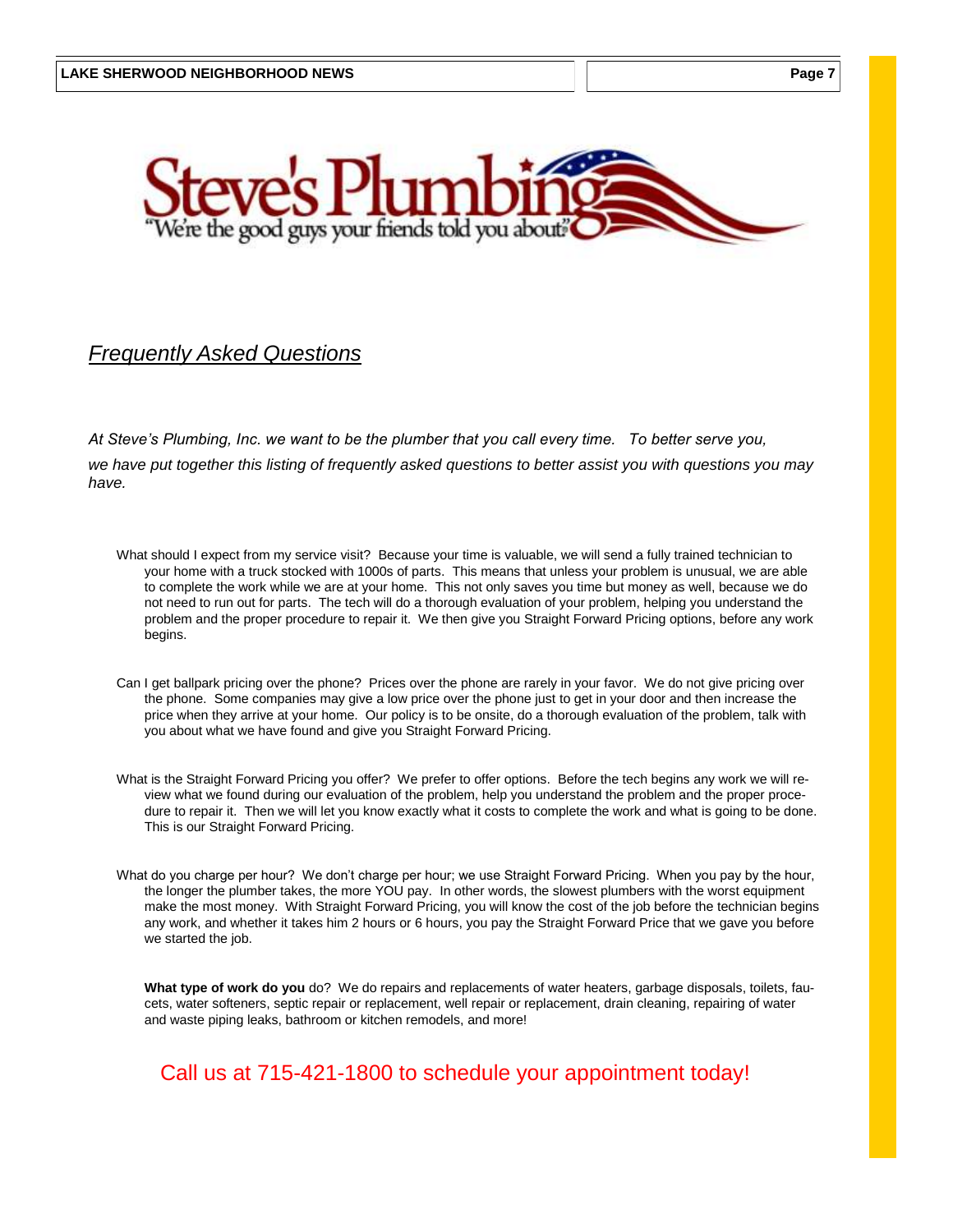## **BUSINESS DIRECTORY**



*PLEASE CHECK OUT OUR LOCAL BUSINESS ADS ON THE LSPOA WEBSITE. THEY SUPPORT THIS NEWSLETTER.*

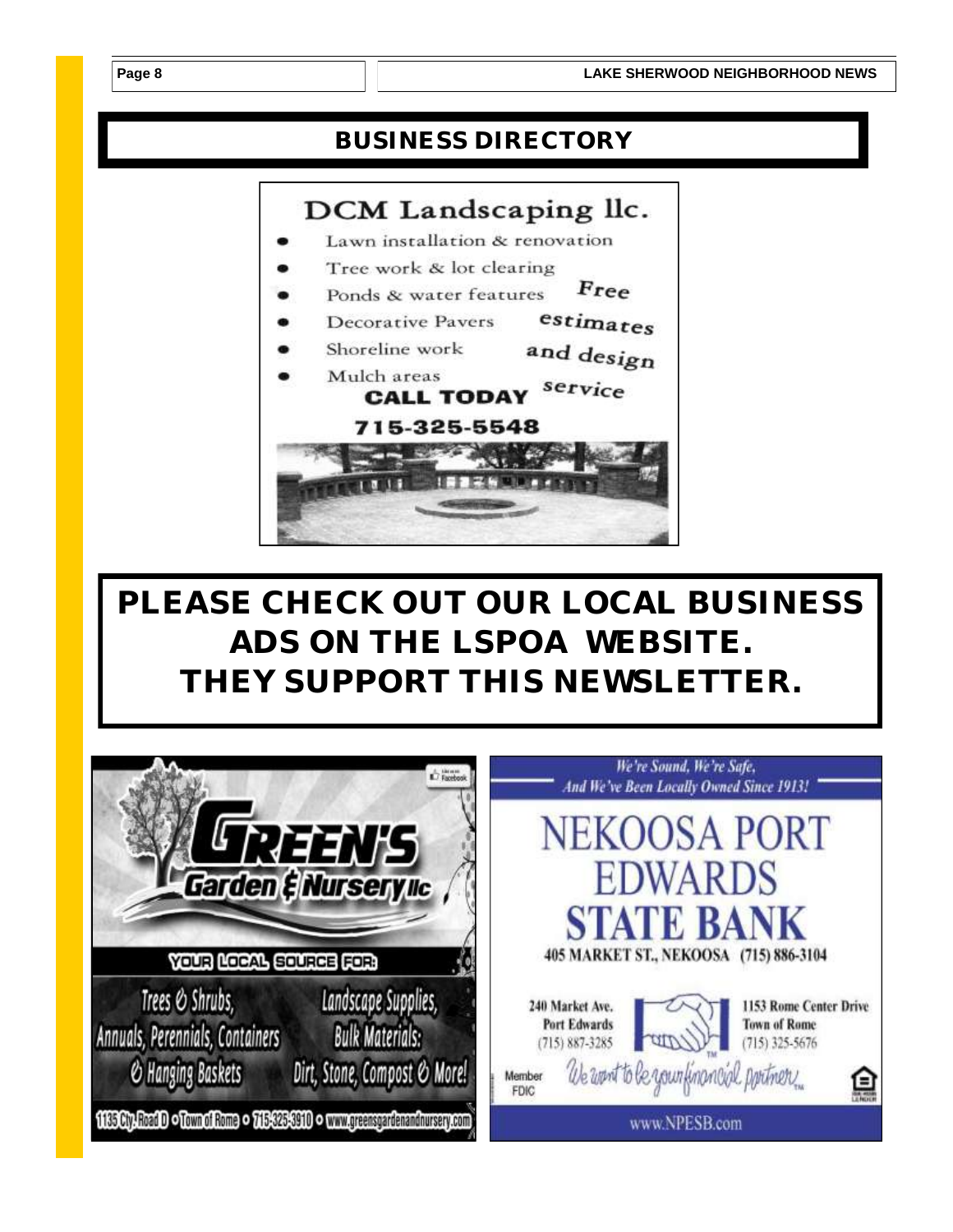## **BUSINESS DIRECTORY**



- 달 262.215.1331
- et info@thehairhutlic.com
- thehamutic.com

## Out advertisers support us. Lets us support them.

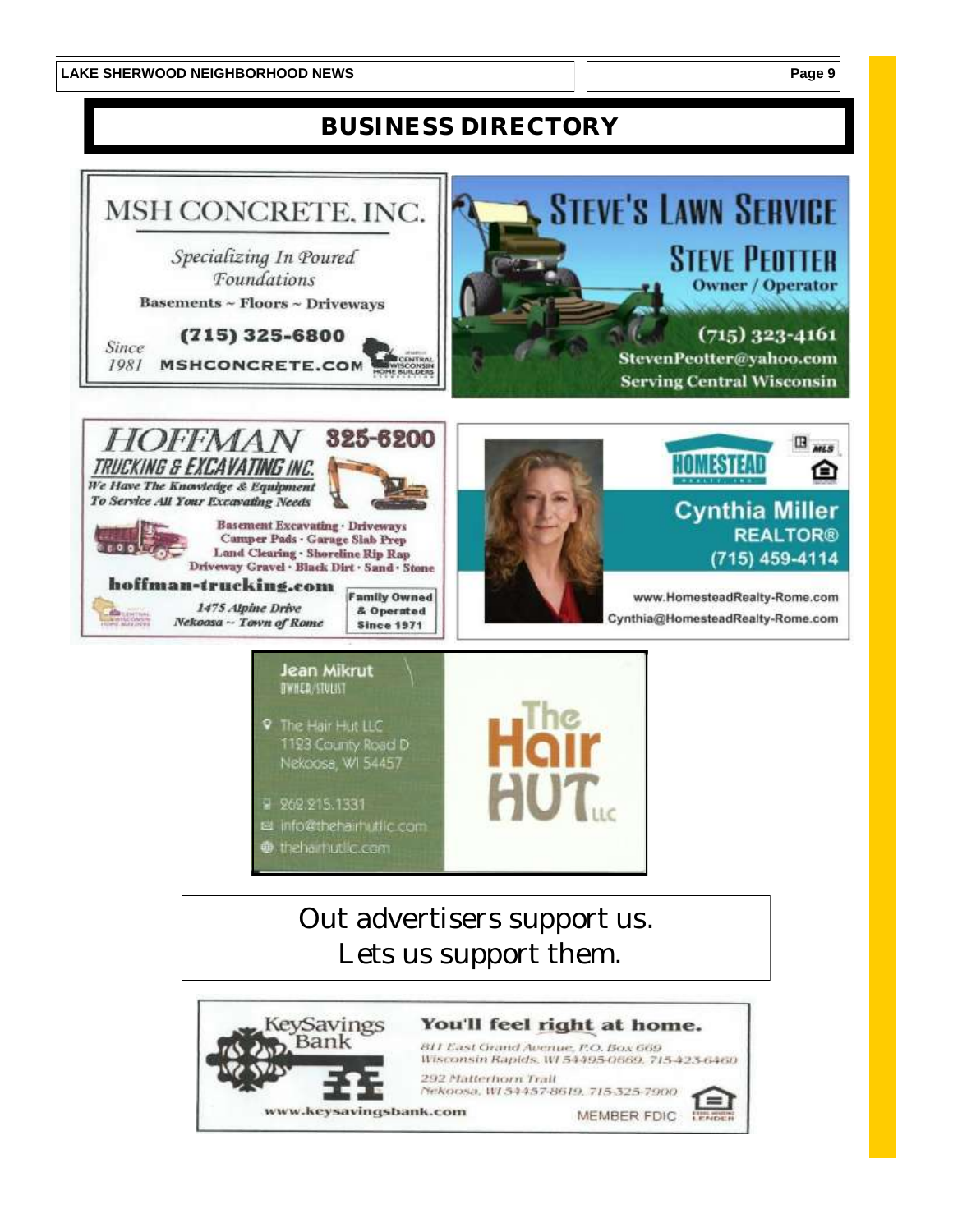

Rome Office, 342 Hwy 13 Nekoosa, WI 54457 - 715-325-9000. View ALL local properties online @ firstweber.com



#### **Residential - Commercial**

24 Hr Emergency Service Septic System Pumping & Cleaning Holding Tanks - Grease Traps Septic Tank Inspections Bacteria Sales Sewer & Drain Cleaning Frozen Pipes Thawed x-tra Long Pumping Hose

Quality Workmanship For Over 65 Years





#### Shermalot Ski Team **Dock and Lift Removal & Installation** This is our biggest fundraiser of the year. We pick two weekends in the spring and two in the fall to go around Lakes Camelot, Arrowhead. Sherwood, and Petenwell. Need help doing yours? Our Shermalot Team will come and install or remove your dock for you! Call 422-2000 Are You Interested in Discounted Equipment? Our motors and Inboard boats are for sale every year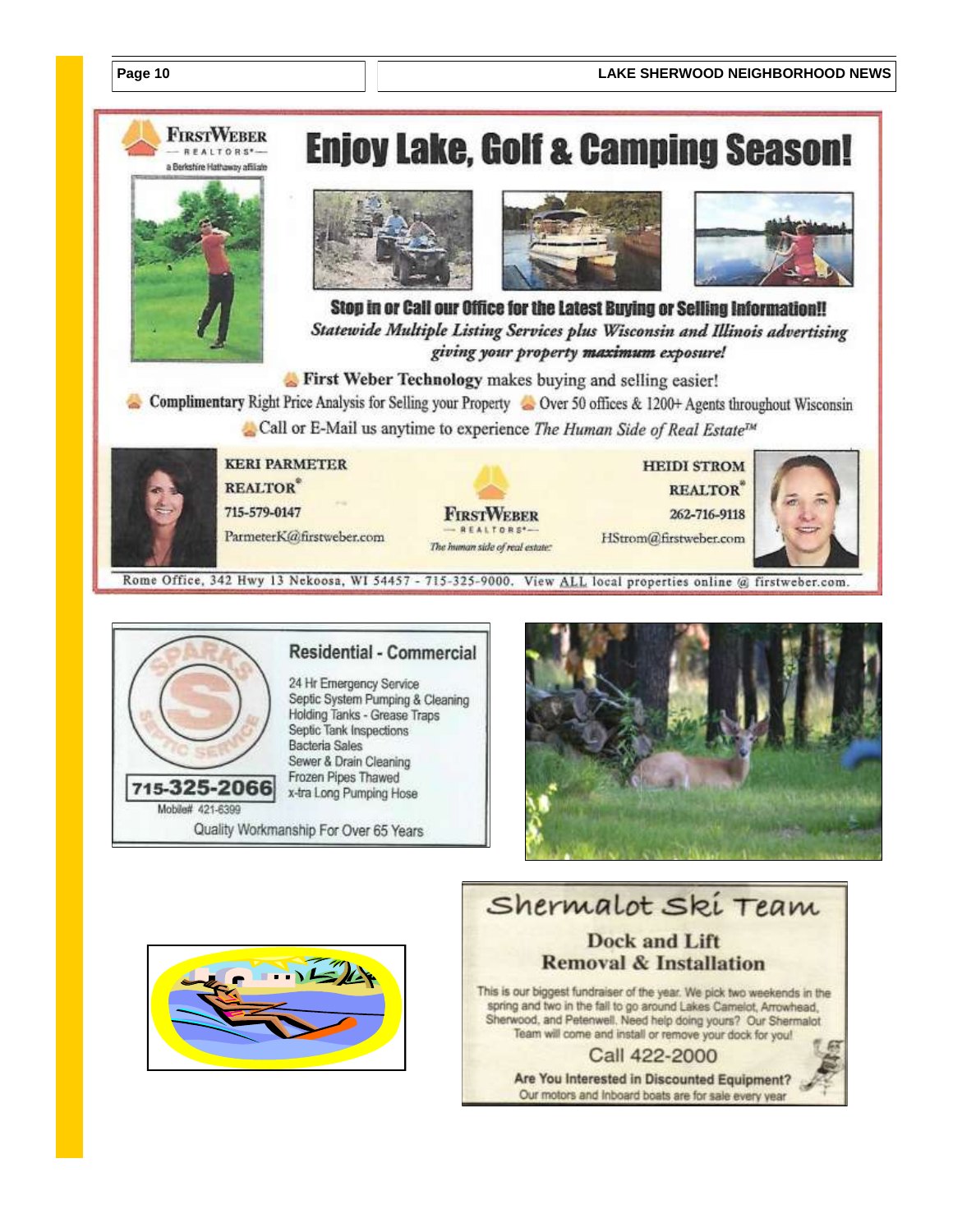## IMPORTANT TELEPHONE NUMBERS

| FMFRGFNCY-911                                |              | <b>CHURCHES</b>                       |              |
|----------------------------------------------|--------------|---------------------------------------|--------------|
| ROME POLICE (non-emergency                   | 715-325-8020 |                                       |              |
| ROME FIRE DEPT.(non-emergency)               | 715-325-8015 |                                       |              |
| ADAMS COUNTY SHERIFF (non-emerg)             | 877-885-9977 | ASSEMBLY OF GOD                       |              |
| ADAMS COUNTY TREASURER                       | 608-339-4202 | CHRISTIAN LIFE FELLOWSHIP             |              |
| <b>BUILDING INSPECTOR</b>                    | 715-325-8012 | 600 7th ST. PORT EDWARDS              | 715-887-3565 |
| Bldg.inspectgor@romewi.com                   |              | UNITED CHURCH OF CHRIST               |              |
| HIGHWAY DEPT./PUBLIC WORKS                   | 715-325-8017 | 205 MARKET ST. NEKOOSA                | 715-886-3667 |
| <b>TOWN CLERK</b>                            | 715-325-8013 | WOODLAND LUTHERAN CHURCH              |              |
| clerk@romewi.com                             |              | 280.14th AVF ROME                     | 715-325-3686 |
| <b>TREASURER</b>                             | 715-325-8022 | NEW ROME COMMUNITY CHURCH             |              |
| treasure@romewi.com                          |              | 431 CTY 7<br><b>NEKOOSA</b>           | 715-886-3667 |
| ADAMS CO. PLANNING/ZONING                    | 608-339-4222 | SACRED HEART CATHOLIC CHURCH          |              |
| ADAMS COLUMBIA ELECT COOP                    | 608-339-3346 | 711 PROSPECT AVE NEKOOSA              | 715-886-3422 |
| <b>DIGGERS HOTLINE</b>                       | 800-242-8511 | BETHLEHEM LUTHERAN CHURCH             |              |
| GAS WE ENERGIES (non-emergency)              | 800-242-4035 | PASTOR Carl Kummer                    |              |
| TOWN OF ROME NUTRITION SITE                  | 608-339-4251 | 316 BUEHLER AVE. NEKOOSA 715-886-4081 |              |
| ROME WATER UTILITY                           | 715-325-2600 | LAKES AREA CHRISTIAN FELLOWSHIP       |              |
| LAKE LEVEL& SHORELINE ISSUES:                |              | ROME TOWN HALL 1156 ALPINE DR         |              |
| ADAMS CONSERVATION & LAND DEPT. 608-339-4268 |              | <b>PASTOR William Fischer</b>         | 715-388-6081 |
| TRI-LAKE MANAGEMENT DISTRICT                 | 715-325-3250 | GOOD SHEPHERD LUTHERAN CHURCH         |              |
| ROME RECYCLING/TRANSFER SITE                 | 715-325-8021 | 10611 HWY 13 S. WR                    | 715-325-3355 |
| Wed-Sat & Sun 9AM/4PM                        |              | PASTOR Tulberg                        |              |
|                                              |              | OUR LADY QUEEN OF HEAVEN              |              |
|                                              |              | 750 10TH AVE. S.                      |              |



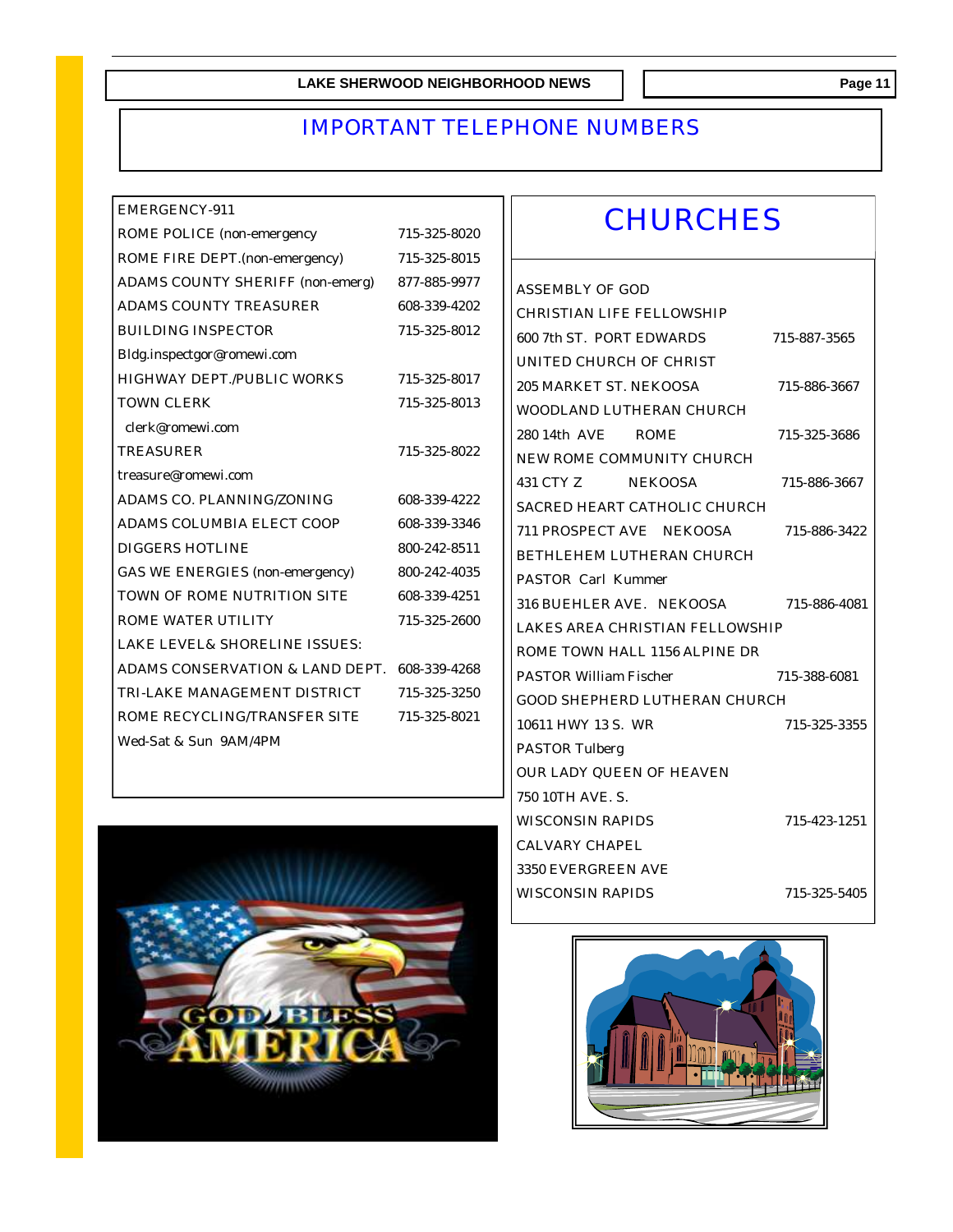# **Jappenings at Lake Arrow-**

A huge thank you to all of you who come out and support events at Lake Arrowhead and the surrounding area! Feel free to contact me, Denise Lorenz, with any RSVPs, questions, concerns, or booking needs at 715-325-3480 or [d.lorenz@lakearrowheadgolf.com](mailto:d.lorenz@lakearrowheadgolf.com)

## *Mark Your Calendars…*

**Saturday, October 28th-Halloween Party-** Join us for live music by Relentless from 8 pm to midnight, spooky drink specials,

**Sunday, December 31st-New Year's Eve Party-**Live Music from 8:30-12:30, party favors and free champagne at midnight. All are welcome!

**Friday, February 9th-Sunday, February 11th-SnoBlast Winter Carnival -** Follow our Facebook page for more details!

**More events will be added as winter draws closercheck out our website at [www.lakearrowheadgolf.](http://www.lakearrowheadgolf.com) [com](http://www.lakearrowheadgolf.com) or our Facebook at** 

**facebook.com/ lakearrowheadgo**





**Friday, February 9th - Sunday, February, 11th**

**Live Music Carnival Games and Children's Entertainment**

> **Lawn Mower Races Fireworks Ice Bowling "Fun" Bingo and Wine Bingo Bean Bag and Dart Tournaments**

**Silent Auction Much more!**

**More information available on our website!**

## **Greenside Grille**

With the changing of the weather also comes a change to our restaurant hours. We are now open Mondays, Wednesdays and Thursdays from 3pm-8pm, Friday from 3pm-10pm, and Saturday and Sunday from 8am-9pm.

#### **Happy Hour**

Starts Monday, November 13th

Every Monday, Wednesday and Thursday from 3 pm to 5 pm

\$1.00 off any domestic beer, house wine or rail cocktail.

#### **Packer Palooza**

During every regular season game!

Featured \$2.00 Food and Drink Menus

Have a chance to win the opportunity to drink for free after the Packers score and win Packer themed Lake Arrowhead apparel at the end of the game!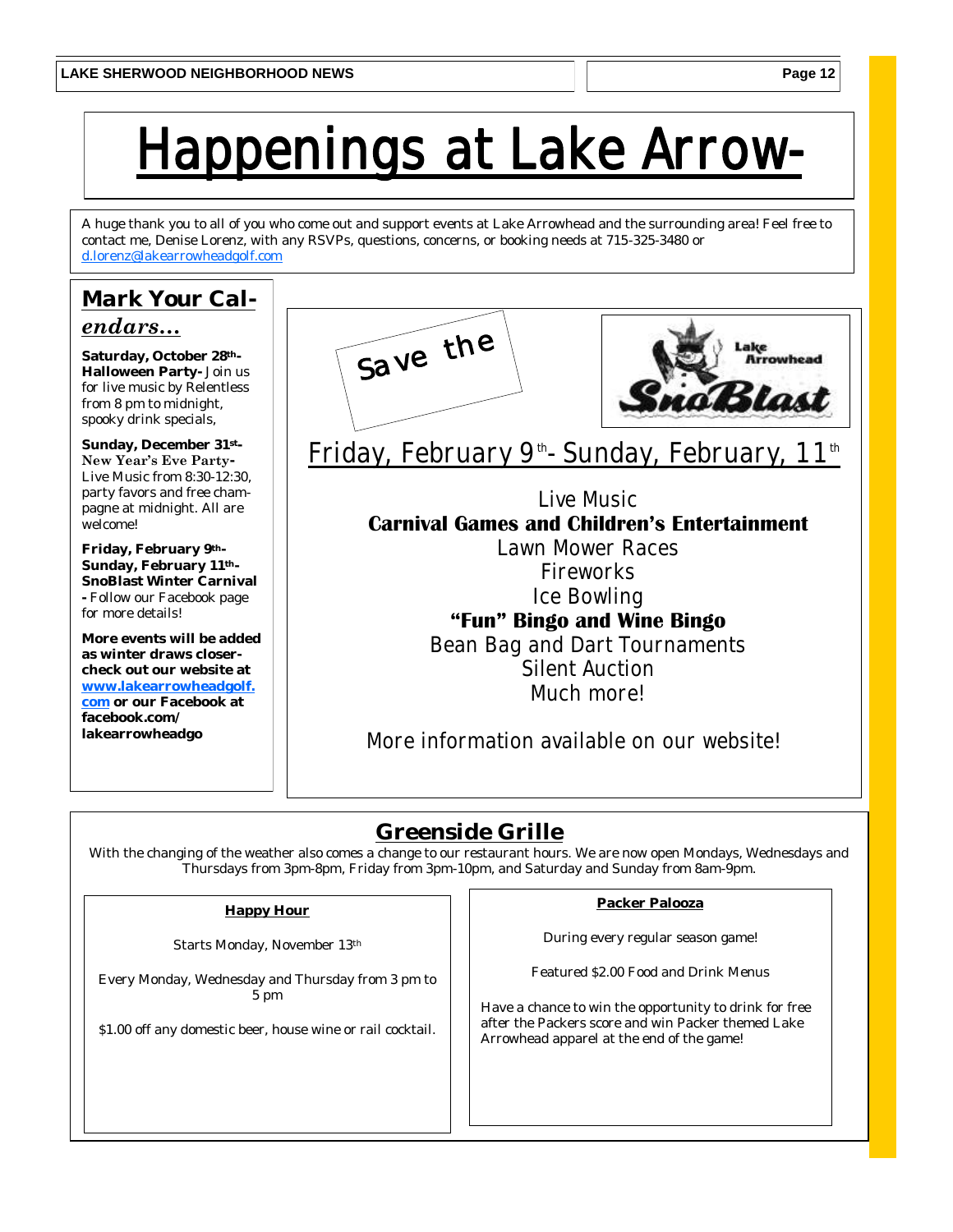## **Conservation News By David Trudeau LSPOA Conservation Committee Chairman**

 The fall clean-up effort for Sherwood Forest is scheduled for Saturday, October 28th from 9 am to noon. We will meet at 8:45 am on Archers Lane. The grant dollars for that project are used to finance removal of the piled brush by the Town of Rome and to pay for the use of equipment, such as chainsaws, ATVs, and trailers. The volunteer time is valued at over \$23.00 an hour and is our match for the grant funding. Your participation is important for improving Sherwood Forest as well as continuing our eligibility for matching grant dollars. Lunch will be hosted at noon by Steve and Joan Schwegel. In our continuing efforts for cleaning and managing Sherwood Forest, I have applied for another Wildfire Risk Reduction (WRR) grant from the DNR for \$2,000 for 2018.

 Another opportunity for matching grant dollars through the Firewise Program coming up for 2018 is the Wildfire Risk Reduction Program for Homeowners. This program offers matching grant money to our LSPOA members, up to \$500, for homeowners who complete a Firewise project that makes their home better protected from wildfires. Examples include removing trees from near your home, enclosing under a deck to prohibit blowing leaf accumulation, placing rock "mulch" around your home, or replacing vinyl gutters with metal. Please contact me if you have a project in mind and I can review your idea and make sure it will meet the criteria. Only parcels with a house or cabin on them are eligible to participate.

 The 14-mile Creek Citizen Advisory Committee is making substantial progress in identifying sources of nutrient inputs into our lakes and will begin offering recommendations to the Town of Rome in the coming months. There is substantial opportunity for our individual property owners to improve the health of Lake Sherwood and during the annual Tri-Lakes annual meeting there was concern and support for making changes. The Lake Sherwood representatives to the Advisory Committee are Jerry Wiessinger and I, so please share your thoughts and concerns about our water quality issues.

 It's not too early to set aside the Fisheree date of January 20th, 2018 to participate in our annual fish conservation fundraiser during the winter Free Fishing weekend. We need a number of volunteers to run the event and you can also help as a contestant and by purchasing raffle tickets for some great sporting goods.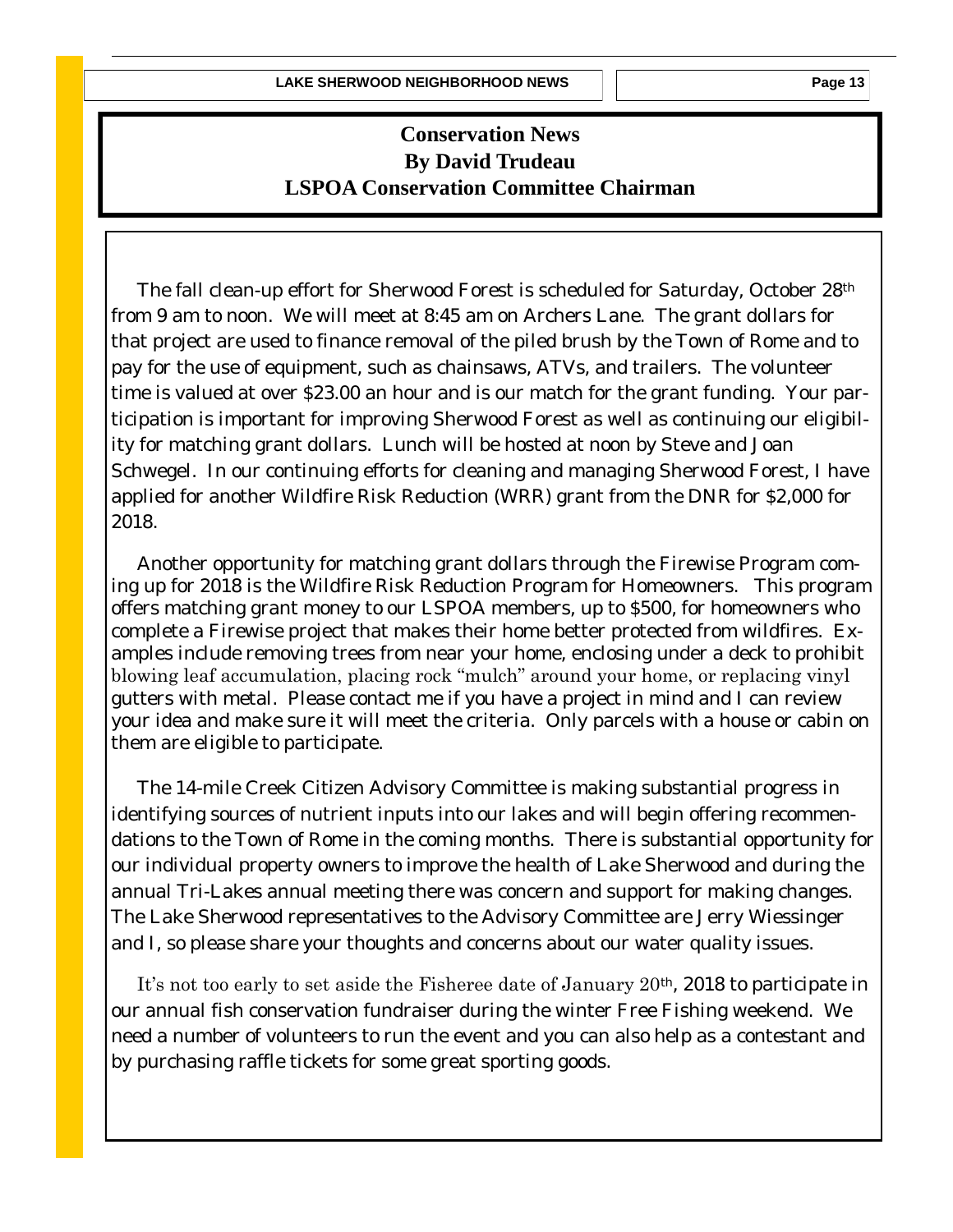#### **Page 14 LAKE SHERWOOD NEIGHBORHOOD NEWS**

*FALL IS HERE BUT WINTER IS NEAR*

> By Carolyn Cetnarowski

*THE SWIRLING CLOUDS THE COOL CRISP BREEZE THE CHANGING COLOR ON THE ONCE GREEN TREES*

*GONE ARE THE HUMMINGBIRDS GONE ARE THE BEES FOR WINTER IS COMING AND SOON ALL WILL FREEZE* 

LSPOA 4th of July is in the books for another year. We would like to thank all the people who volunteered their services in making it a great event. The program can only happen if people give of their time to make it happen. People are needed for setting up, working in the ticket booth selling tickets for the beer tent. Workers are needed for the adult game tent, and working in the beer tent. Volunteer's run the children's games, and take down and clean up the next day. This event only happens when people who are willing to help during a busy holiday weekend. I know it is not easy, with visitors at our homes, but it is necessary. If we do not have enough volunteers THIS EVENT WILL NOT HAPPEN!

Thank you to all who gave of their time.

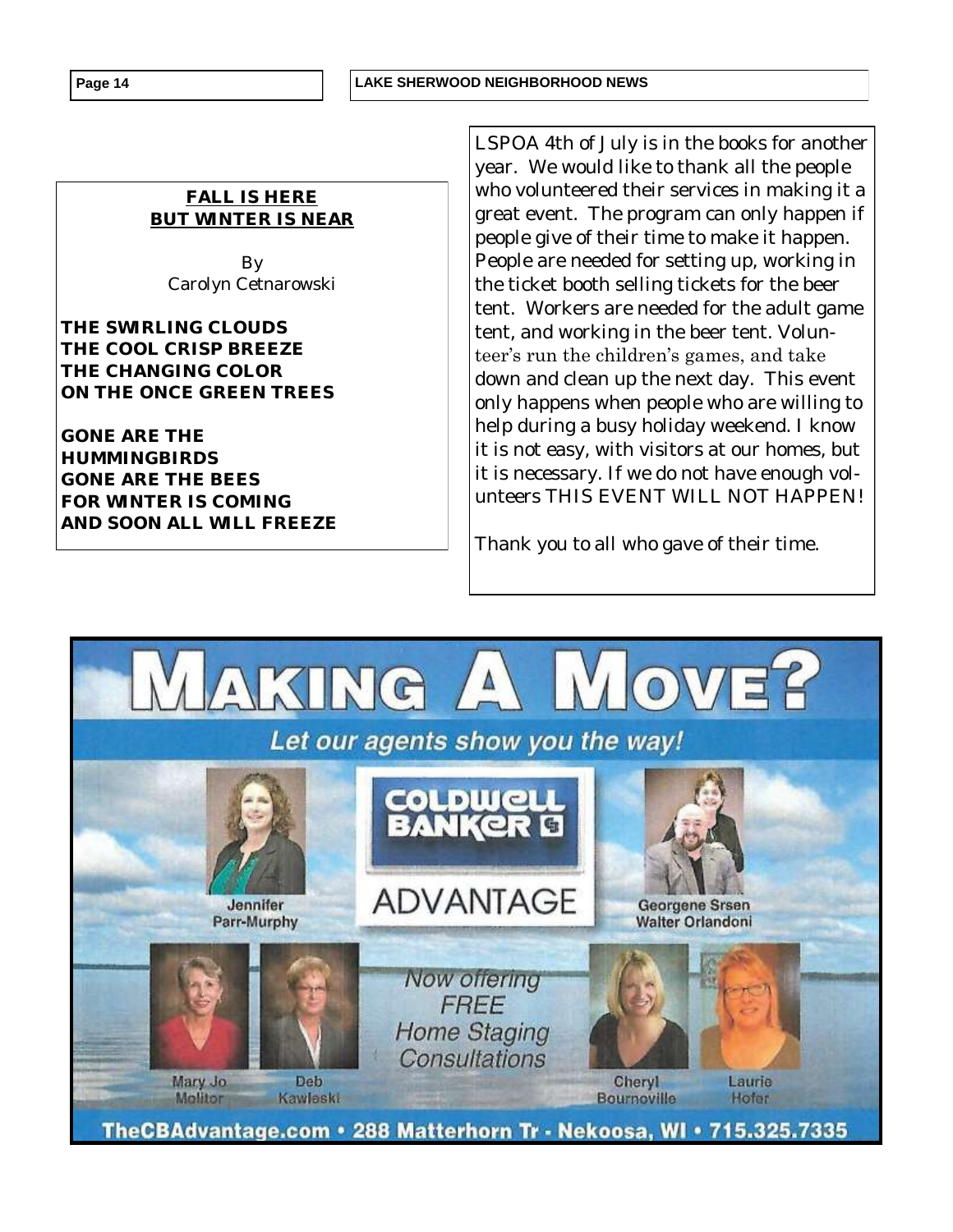## Tri-Lakes Management District

**The 14 Mile Watershed Committee is under the jurisdiction of Tri-Lakes Management District. The scope and Purpose of the 14 mile creek watershed partnership is:**

- 1. Improve Water Quality in our total watershed
	- a. Improve lake health
	- b. Protect property values
	- c. Protect public health in our waters

d. Provide Sustainable programs for our residents to make a lasting impact

e. Partnership with all watershed parties to improve water quality in our watershed

Our programs are to be designed to educate all parties as to the water qualities, all planning and implementation to include all parties to make a meaningful impact of water quality.

**14 Mile Watershed Committee Activities for 2017**

Some of the 14 Mile watershed Committee activities this past year included a lunch and learn with upstream farmers to establish a line of communication, a lunch and learn with fertilizer applicators to expand the lines of communication, and a property owner's water quality workshop to discuss our own impact on the watershed. Additionally, we launched a soil test program to determine how much phosphorous is resident within our shoreline properties, and to what extent fertilizers may impact out water quality. We brought in an expert from UW Stevens Point to discuss his observations of upstream nutrients impacting our lakes. And, we secured funding for equipment and testing of flow and nutrient content of our lakes and upstream watershed to better determine the source of the high nitrates and other pollutants. This group, led by John Endrizzi and Scott Provost, will perform tests throughout the water shed on a regular basis, as well as doing event testing driven by heavy rain and other events. Also, we have just formed a couple of workgroups to make recommendations to our town for better regulation of fertilizer application around lakes, and another group working to identify means to reduce shoreline soil erosion and fertilizer runoff. As we investigate upstream sources, we need to also understand our own impact on water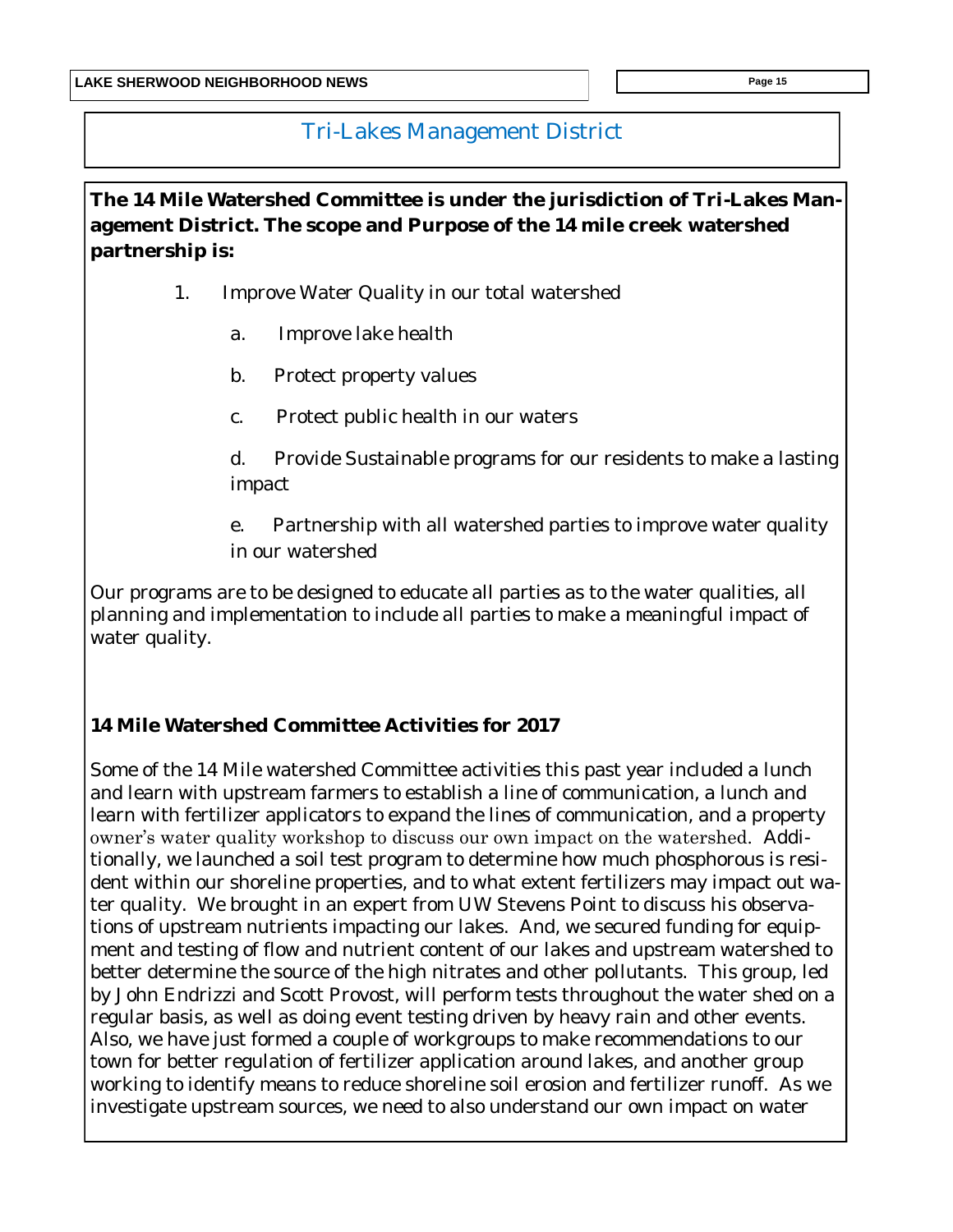

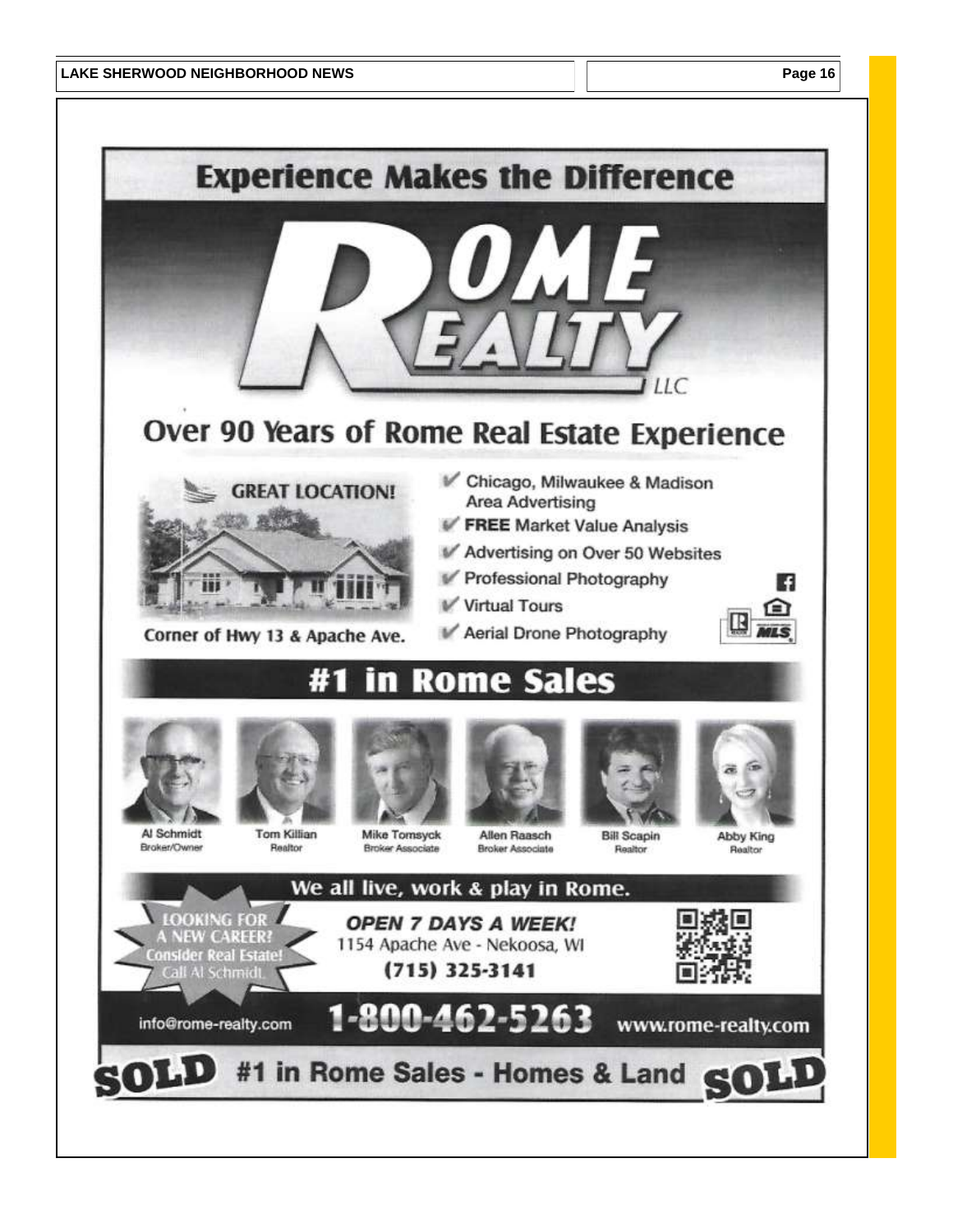Lester Public Library of Rome **Local Constructs** Lore Ponshock

## **Gaelic Harper Performs at the Rome Library**

Jeff Pockat performs on the ancient wire strung Gaelic harp. With this incredibly beautiful instrument he tells stories of the harp, the music, the players and the times they lived in. For over a thousand years the harp has been revered in Ireland. In 1984 Mr. Pockat had his first experience with the Irish harp and two months later he bought a harp. He is self-taught Irish Harp musician. Join us at the Lester Library for this free concert.

## **Lego Program**

Wednesdays  $\omega$  the Library 2:30 – 4:30 pm. New themes every week! Bring the family for a relaxed creative experience.

### **Hats Off! To the Friends of the Library & Home Town Rome Players**

We are so fortunate to have so many committed volunteers who raised funds to help support the new sound and video equipment for the Library Community Room. The Friends also raised enough funds to add a second WIFI access point in the Community Room. As an ongoing mission, the Friends also plan to support future educational programs at the library.

## *1000 Books before Kindergarten*

The library sponsors this ongoing Early Literacy Program. The evidence based program encourages parents, grandparents and other care givers to read to children every day. Parents of children 0-5 years can sign up for the program at the Library at any time, and start building their reading records. Children receive small incentives for each 100 books read to them, and will receive a t-shirt when they have completed 1000 books.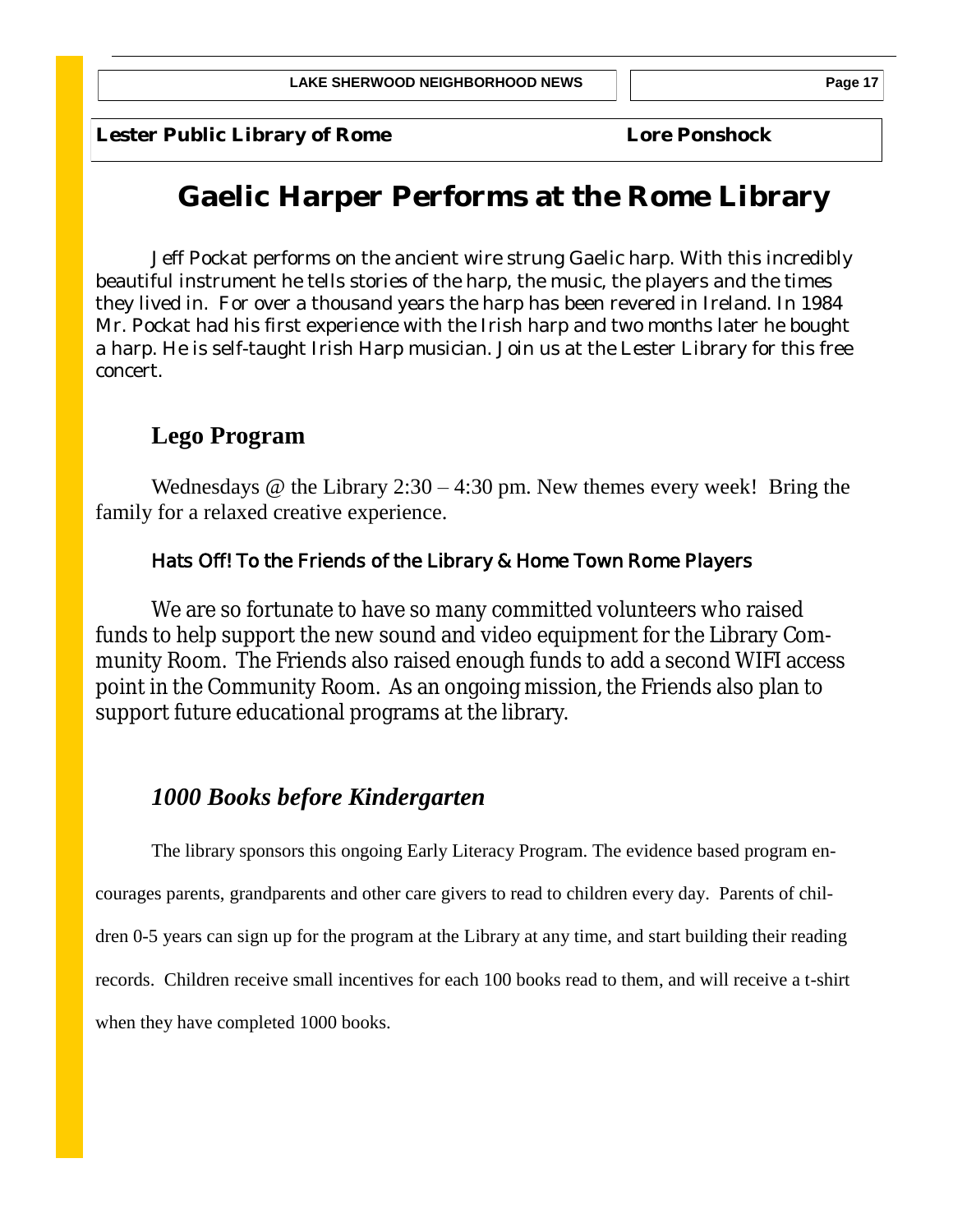**Page 18 LAKE SHERWOOD NEIGHBORHOOD NEWS**

Lester Public Library of Rome **Local Constructs** Lore Ponshock

#### **EVENT CALENDAR**

Monday, October 9, 2017 – OPENING LATE DUE TO INTERNET UPGRADE (2:00 pm)

**Tuesday, October 24 - 3:00 pm – 4:30 pm Gaelic Harper, Jeff Pockat –** free music concert & storytelling – Library Community Room.

**Friday, October 27 - 10:00am - 12:00pm - Make & Take Halloween Crafts & Treats** - Ages 2-12 - Library Community Room **November 17 - 10:00am - 12:00pm** – Thanksgiving Craft - Ages 2-12. **December 27- 1:00 pm –** Christmas Craft - Ages 2-12.

**WANTED**

### **ARTISTS, COLLECTORS, SPEAKERS & IDEAS !**

The library has secure display cases for featuring local artist's work, collectible. Bring your ideas for presenters and speakers. Drop by the library and get inspired, give us your ideas or show off your talents.

Library Hours: Monday, Wednesday & Friday 10:00 a.m. – 5:00 p.m.; Tuesday & Thursday 10:00 a.m. – 7:00 p.m. & Saturday 9:00 a.m. – 2:00 p.m. Phone: 715-325-8990 FAX: 715-325-8993Website: [www.romepubliclibrary.org](http://www.romepubliclibrary.org)

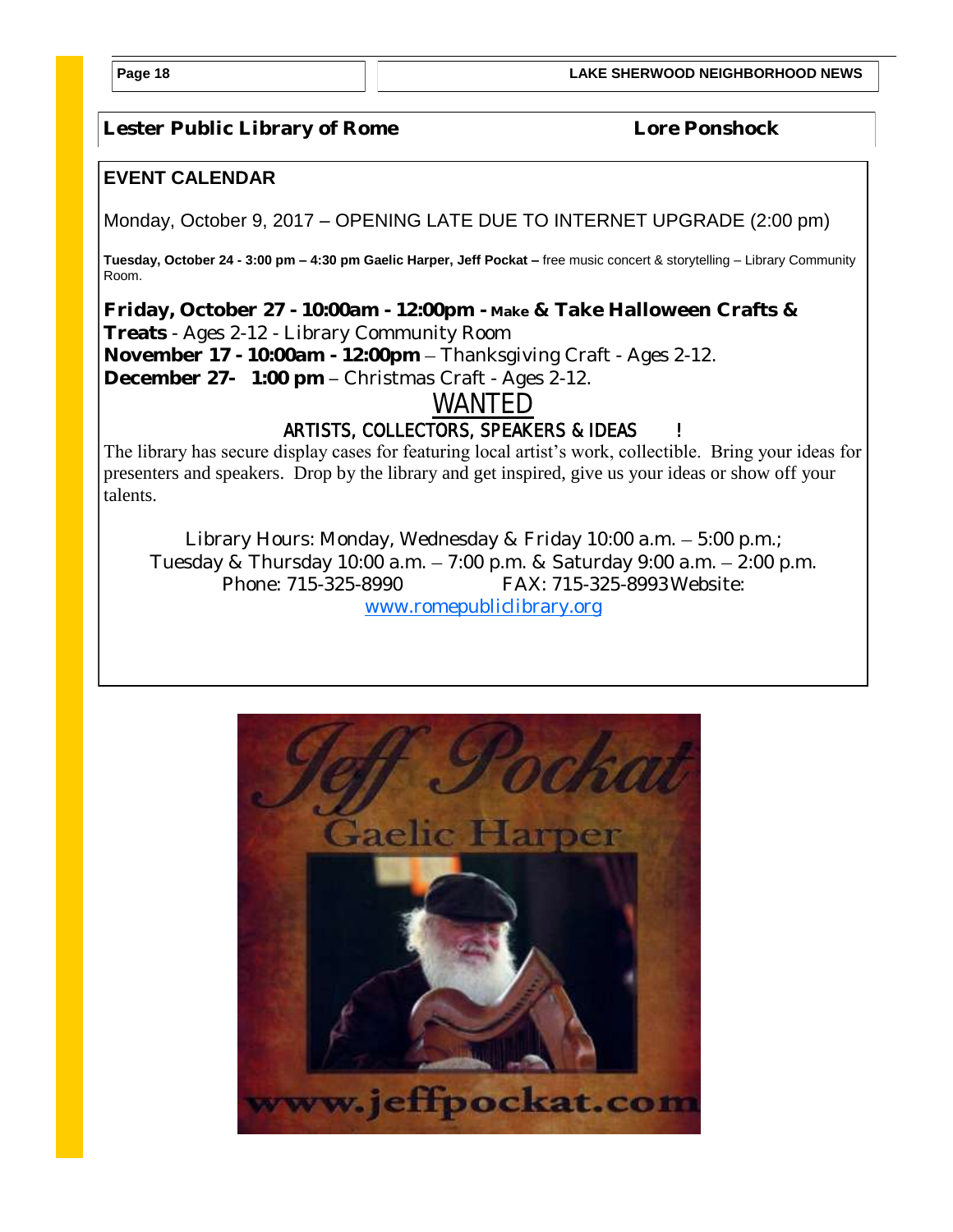### ROMEMAKERS HOME AND COMMUNITY EDUCATION

Romemakers Home and Community Educators is a group of people interested in education and service in their homes and communities. They meet on the 2nd Thursday of each month at Woodland Church in the Fellowship Hall at 9:00 a.m. Coffee and treats start the day, with the meeting to follow at 9:30. We plan service or other community projects, and educational lessons are held at each meeting. Recently we learned more about the 14 Mile Creek Watershed and what we can do to help clean up our lakes. Earlier this year, we met Mike Miller, and learned about his position as Administrator in Rome. We had a summer trip to LaCrosse where we visited Pleasoning Seasonings, Grandad's Bluff and a Riverboat ride.

Halloween is fast approaching and Romemakers are planning a Children's Halloween Party for children under the age of 11. It will be held on Tuesday, October 31, from 5:00 - 7:00 p.m. at the Rome Town Hall. There will be games, prizes, treats and fun for families. If you would like to help run a game or donate treats, please call Jeanne at 715-325-6244.

Romemakers H.C.E. will be holding the annual Holiday Fair on Saturday, November 18, 2017 at the Rome Town Hall from 9:00 a.m. – 3:00 p.m. There will be new crafters and some familiar favorite crafters, bake sale, lunch and a raffle. Please donate to the Adams Food Pantry or for Adams County Scholarships for entry to the fair. Call Jeanne or Jane at 715-323-6807 for more information.

Christmas in Rome is held the first Saturday in December. The Snowbandits and the Romemakers partner up to provide a very nice welcome of the Holiday Season to families in Rome. Watch for more information soon.